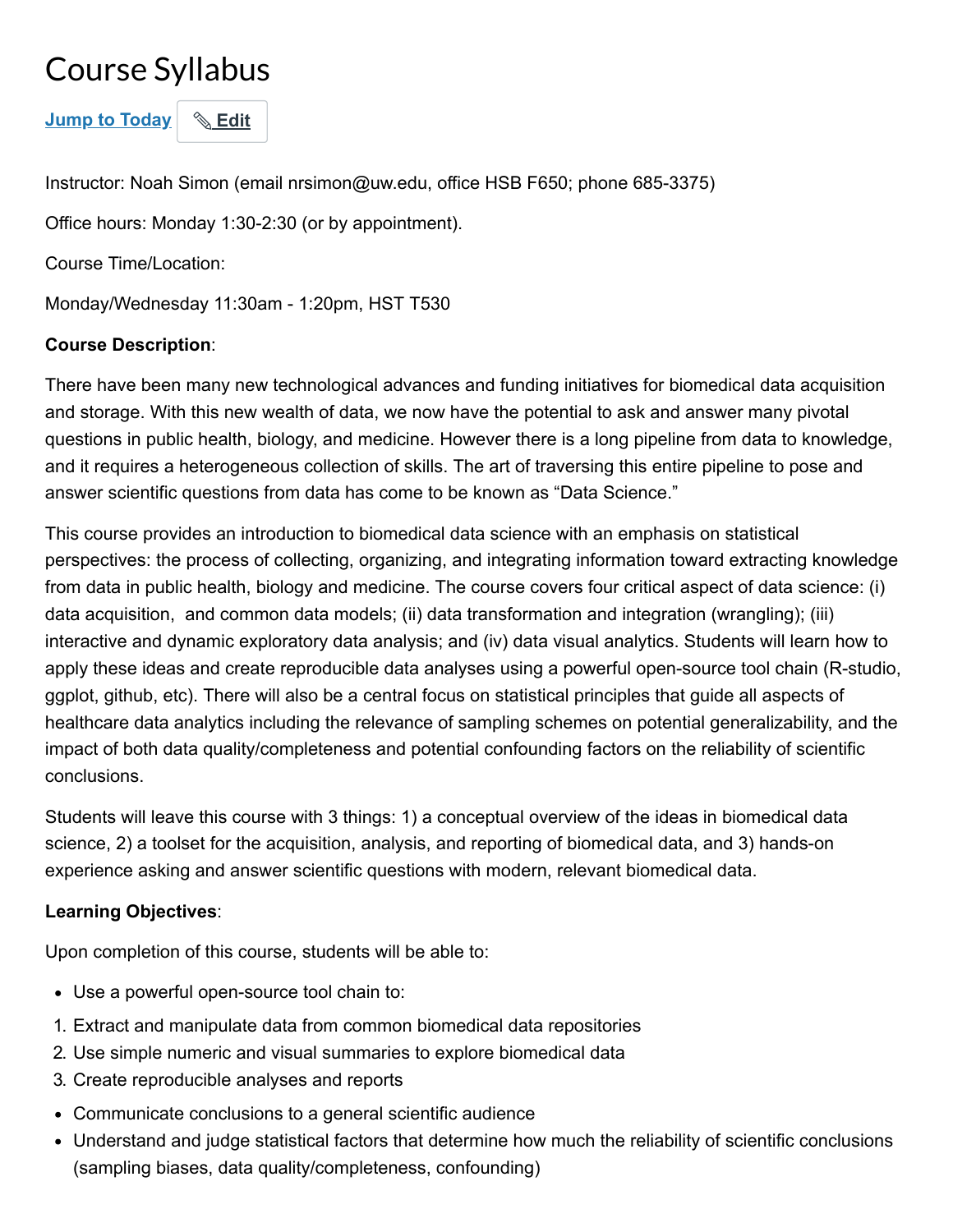Understand the ideas behind some of the modern deep learning tools.

At the end of this course students will have basic competence in full-stack data science for moderate-scale biomedical data.

### **Outline of Course Topics**:

- $\bullet$  Intro to R (with R-studio)
- Overview of various biomedical data and tools for collecting such data (omics data, electronic health records, surveys)
- Data wrangling (data integration, data quality control, data cleaning, and query tools such as SQL) in R (with dplyR and RSQL)
- Basic methods for processing unstructured data such as imaging and text (natural language processing)
- Evaluate uncertainty using data resampling techniques
- Data models, summarization, and exploratory data analysis
- Healthcare data visualization (with ggplot2)
- Reproducible analyses and report generation (with github and R-markdown)
- Statistical issues which affect the reliability of scientific conclusions (Sampling, Confounding, and Inference)
- Intro to deep learning

#### **Methods of Grading:**

Student performance will be assessed using 4 bi-weekly homeworks (45%), a significant culminating project (45%), and in class warmups/participation (10%). The project will begin early in the quarter. As students learn the various aspects of data science, they will apply that understanding to their projects. The students will submit their projects as both a written report and a "flash talk" (short oral presentation). The projects will be graded on 3 criteria:

- How well the student employed the tools of data science to attack the question they pose
- The quality of the written report
- The quality of the oral presentation

 In assessing the "quality" of the products, clarity of exposition, graphics, and overall polish will be taken into account.

#### **Readings:**

There will be no required texts. The following supplemental texts are suggested:

Grolemund G, Wickham H, "R for Data Science."

Wickham H, "ggplot2: Elegant Graphics for Data Analysis."

Horton, N and Kleinman K, "Using R and RStudio for Data Management, Statistical Analysis and Graphics, Second Edition."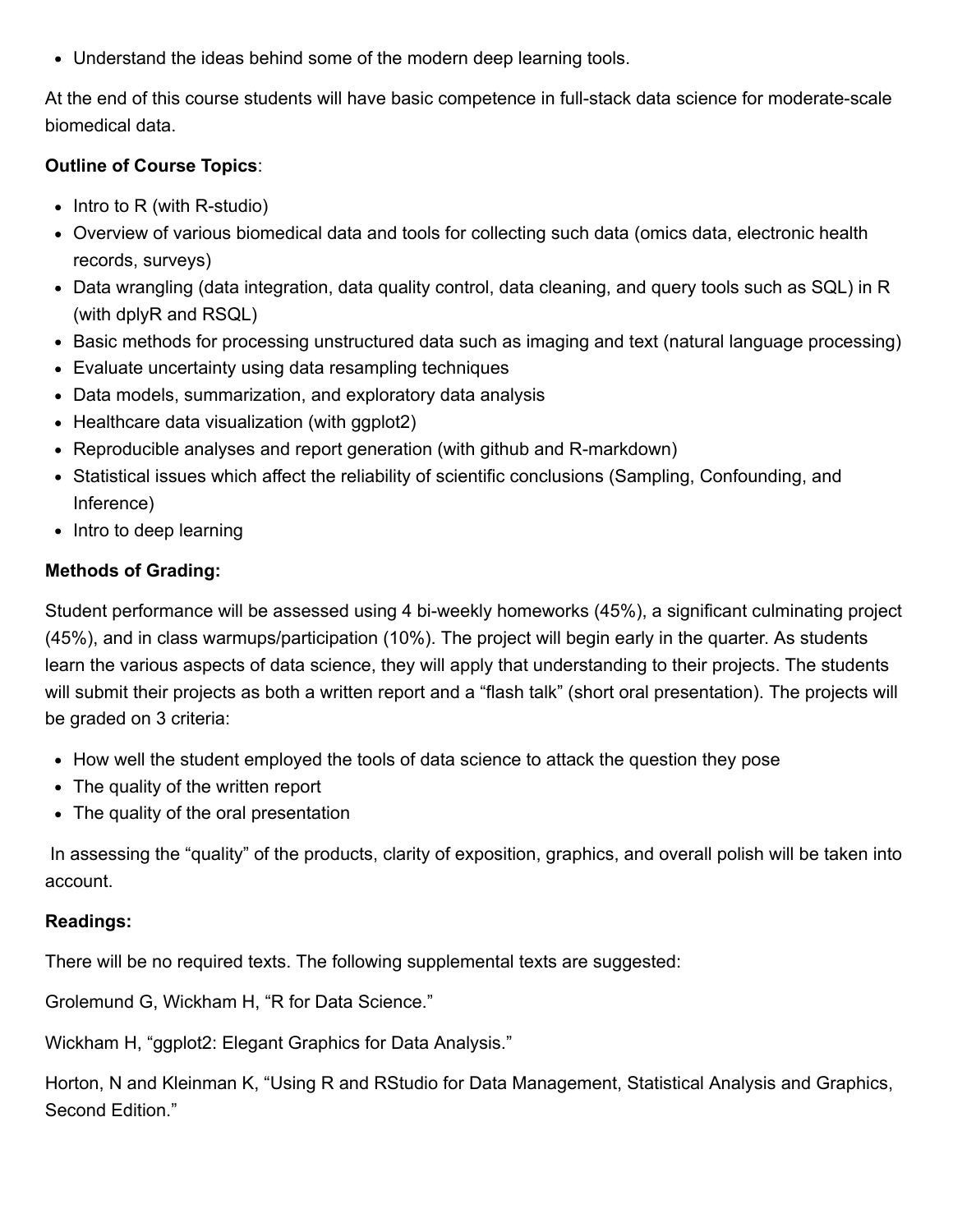**Academic Integrity Statement** - Students at the University of Washington (UW) are expected to maintain the highest standards of academic conduct, professional honesty, and personal integrity. The UW School of Public Health (SPH) is committed to upholding standards of academic integrity consistent with the academic and professional communities of which it is a part. Plagiarism, cheating, and other misconduct are serious violations of the University of Washington Student Conduct Code (WAC 478-120). [We expect you to know and follow the university's policies on cheating and plagiarism, and the](http://sph.washington.edu/students/academicintegrity/) **SPH Academic Integrity Policy (http://sph.washington.edu/students/academicintegrity/)** . Any suspected cases of academic misconduct will be handled according to University of Washington regulations. For more information, see the University of Washington Community Standards and Student Conduct website.

## **UW Disability Statement – Access and Accomodations**

Your experience in this class is important to me. If you have already established accommodations with Disability Resources for Students (DRS), please communicate your approved accommodations to me at your earliest convenience so we can discuss your needs in this course.

If you have not yet established services through DRS, but have a temporary health condition or permanent disability that requires accommodations (conditions include but not limited to; mental health, attentionrelated, learning, vision, hearing, physical or health impacts), you are welcome to contact DRS at 206-543- 8924 or **uwdrs@uw.edu [\(mailto:uwdrs@uw.edu\)](mailto:uwdrs@uw.edu)** or **disability.uw.edu.** 

**(http://depts.washington.edu/uwdrs/)** [DRS offers resources and coordinate](http://depts.washington.edu/uwdrs/)s reasonable accommodations for students with disabilities and/or temporary health conditions. Reasonable accommodations are established through an interactive process between you, your instructor(s) and DRS. It is the policy and practice of the University of Washington to create inclusive and accessible learning environments consistent with federal and state law.

## **UW Inclusion Statement**

The UW School of Public Health seeks to ensure all students are fully included in each course. We strive to overcome systemic racism by creating an environment that reflects community and mutual caring, while we ally with others in combating all forms of social oppression. This is a work in progress, as transformation is rarely a fully-completed project. In this course, we will look for opportunities to improve our performance as we seek to break down institutional racism. This can include course readings, class interactions, faculty performance, and/or the institutional environment. We encourage students to talk to your faculty member [and/or the program director if you have concerns about classroom climate.](mailto:DCinfo@uw.edu) **DCinfo@uw.edu (mailto:DCinfo@uw.edu)** is a resource for students with classroom climate concerns.

#### **Religious Accommodations**

Washington state law requires that UW develop a policy for accommodation of student absences or significant hardship due to reasons of faith or conscience, or for organized religious activities. The UW's policy, including more information about how to request an accommodation, is available at Religious Accommodations Policy

(https://registrar.washington.edu/staffandfaculty/religious-accommodations-policy/).